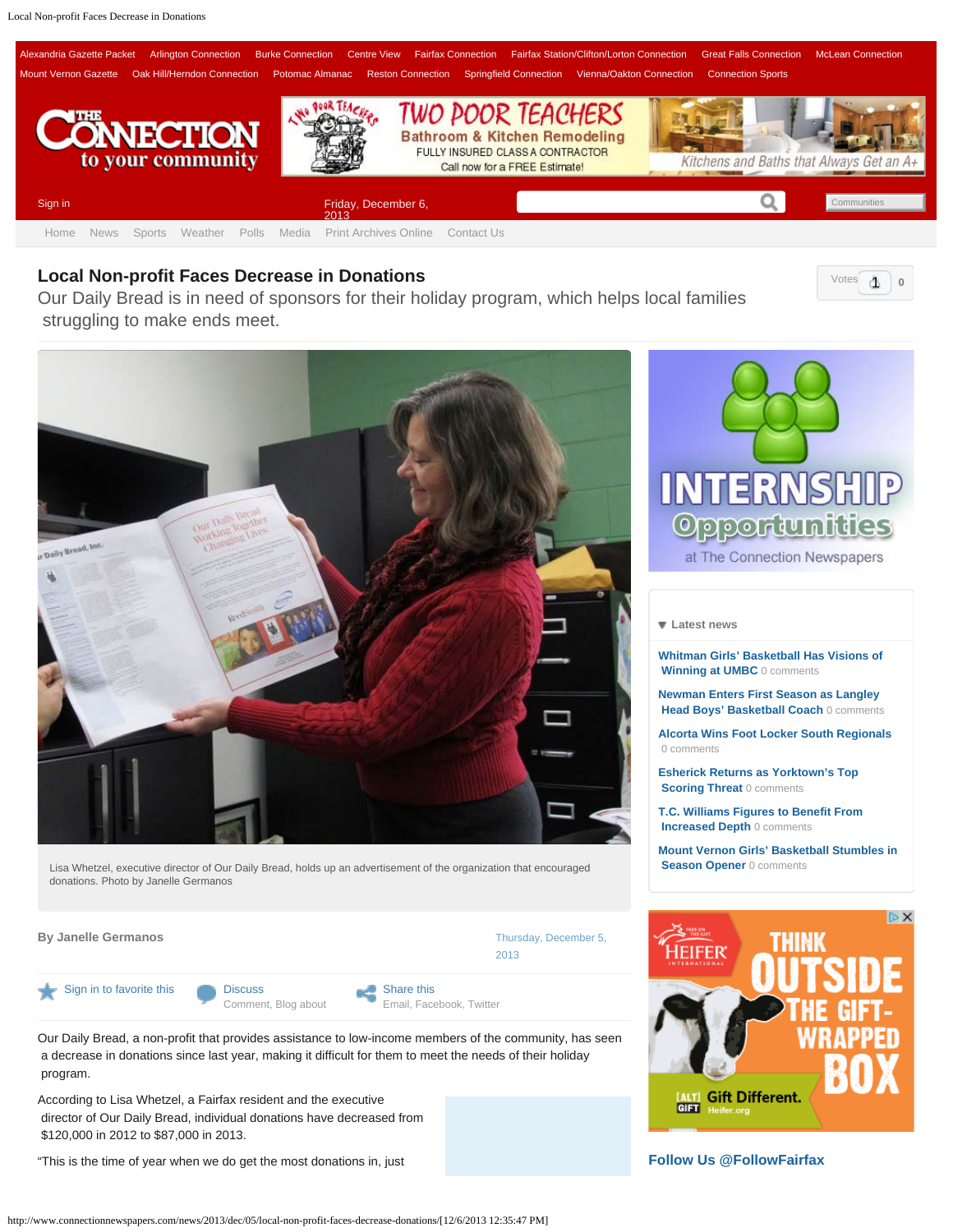because people are in the season of giving," Whetzel said. "It's unusual though for us to be so behind. We're concerned about that."

Whetzel said that corporate donations have also decreased, something the organization is concerned with. "In 2012 we received about \$48,000 in donations. This year, it's about \$24,000," Whetzel said.

Whetzel said that the sequestration and the government shutdown may be the reason for the decrease in donations. "We are very concerned that people don't have the spending ability they had in years past. They're not sure about what is going to happen in the future. There is still the threat of a shutdown in January, and so people might be holding on to their income, that they might normally give, just in case," Whetzel said.

**ON DEC. 3,** Our Daily Bread took part in a global movement called Giving Tuesday that encourages donations to non-profit organizations.

"There was Black Friday, and then there was small-business Saturday, and then Cyber Monday, and then there is Giving Tuesday, which I think is the most important one. It is the reason for the season," Whetzel said.

**Photo courtesy of Heather Webb**

Steve Harris, President of American Legal Investigations & Support Services (ALIASS) presents a donation of \$1,000 to Our Daily Bread's Dawn Sykes, the seasonal programs manager, and Lisa Whetzel, the executive director. The donation will provide grocery and gift cards to families on the organization's holiday assistance list.

Our Daily Bread is in need of assistance for their holiday program, which allows for a donor to sponsor a family by donating in the form of food, gifts, or a gift card that the family can use themselves.

"If we compare last year's number to this year's to date, we are about 100 short of what we had at this time last year," Whetzel said. "That means we are going to have to use more of the cash donations and dip into our general operating funds to be able to provide for the families that are on our list."

Whetzel said the list of families has been capped at 3,500. "Last year we serviced 3100 families. We increased it by 400 in hopes that the community would support the holiday program. We're just very concerned that we aren't going to meet that need," Whetzel said.

Heather Webb, a Fairfax County resident and the communications manager at Our Daily Bread, said that donors need to sign up to sponsor a family by Dec. 13.

"We have this tiny little window of opportunity because we need everybody to sign up by the 13th so we can figure out who is left and how we are going to give assistance to them. People need time to shop and contact their families," Webb said.

According to Webb, sponsoring a family can be a great group activity and can be done in a variety of ways.

"If you like to put a food basket together and buy the gifts and do that for a family, you can. If you would rather give them gift cards, you can do that. We have a virtual donor program where you can just give us money online and we'll give that to a family in the form of gift cards so they can go out and get their own gifts. There are just a lot of wonderful options," Webb said.

**WHETZEL SAID** that the clients that Our Daily Bread serves typically make about \$22,000 a year. "For a family of four, that is considered poverty," Whetzel said. "The pockets of poverty are sort of invisible. But they are out there and it's very real. Our clients are living on minimum wage incomes, or maybe just above, and more than half their income is going to rent, and it just doesn't leave a whole like that to buy food, pay bills, much less buy a holiday gift for their child."

Our Daily Bread's holiday program helps families accomplish this task.

"When you think of all the abundance we have around here, it must be so stressful for them to see their kids are at school and seeing what their friends are giving or hearing about their crazy wish list," Webb said. "The parents just don't know if they're even going to have a nice meal, if there is going to be food on the table, and to think of what they can get their kids when there is just no money."

Donors can also give to Our Daily Bread throughout the year. According to Dawn Sykes of Alexandria, the seasonal programs manager, the organization provided school supplies for 1,400 children this year.

"We do a wish list on Amazon.com where donors and sponsors can go on and purchase backpacks and calculators," Sykes said.

http://www.connectionnewspapers.com/news/2013/dec/05/local-non-profit-faces-decrease-donations/[12/6/2013 12:35:47 PM]

Loading...